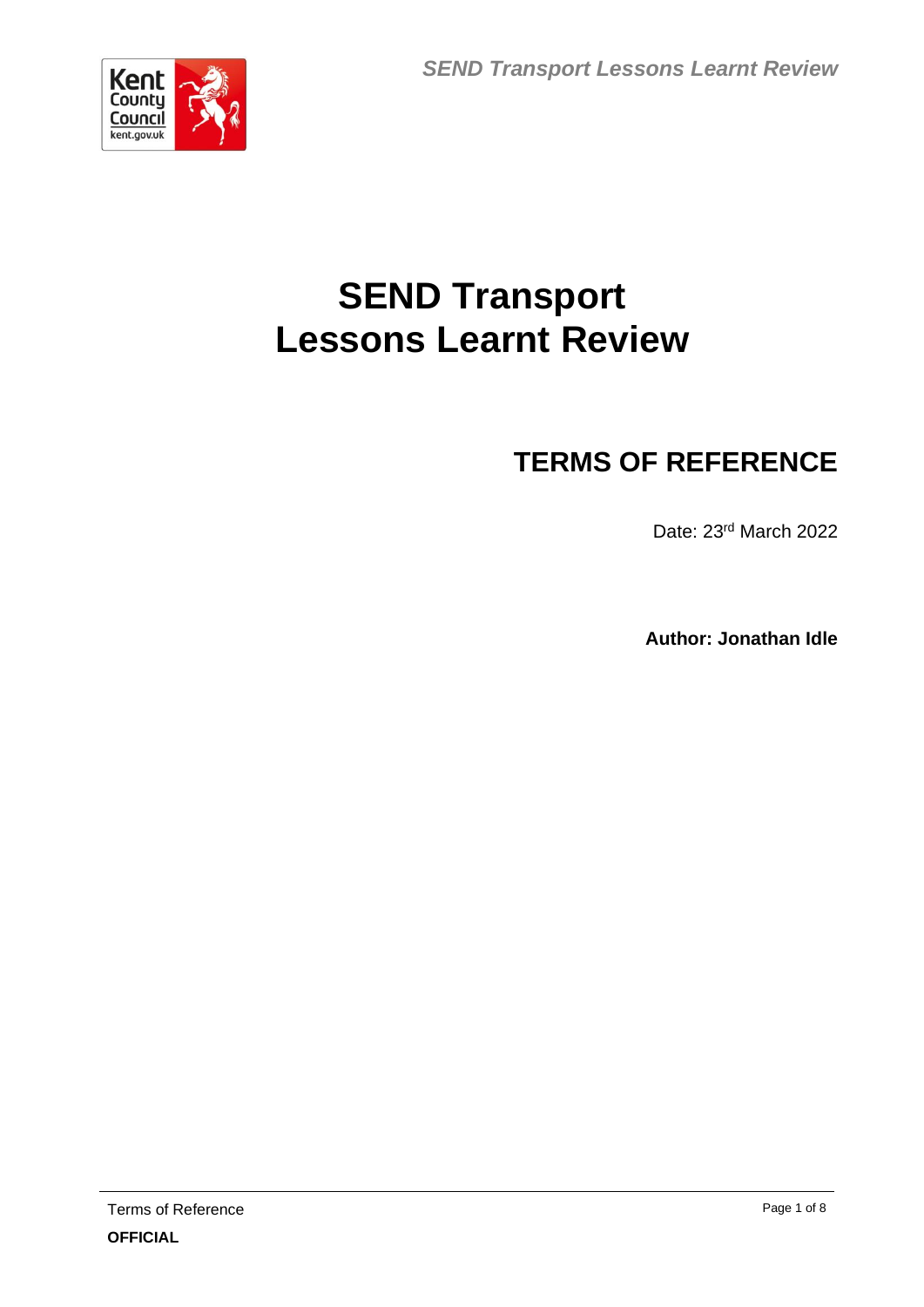

### **1 BACKGROUND & OBJECTIVES**

### **A. Background**

- 1. This Internal Audit review has been commissioned by the Head of Paid Service, General Counsel and the s.151 Officer following significant and well publicised service failures in the redesign of Special Educational Needs and Disabilities (SEND) transport services and the adverse reputational impact upon and loss of confidence in Kent County Council.
- 2. The Council has a statutory duty to provide free transport arrangements to facilitate attendance at school for eligible children.
- 3. The impact of how the redesign of transport services has been managed has had significant and distressing impacts to pupils, parents and carers across the County, which has been a major contributory factor to the commissioning of this Review.

### **B. Objectives**

- 4. To independently review and assess the governance, consultation with parents, control, monitoring, oversight and decision making arrangements in respect of the redesign of SEND Transport arrangements.
- 5. To ascertain the factors and underlying causes of "what went wrong" and to identify how Council services can better meet the transport needs of children with SEND, their parents and carers.
- 6. The review will form part of the Council's intention to identify the relevant factors that created the significant levels of distress and anxiety to SEND pupils and parents so lessons can be learnt to ensure that a similar situation does not re-occur.

.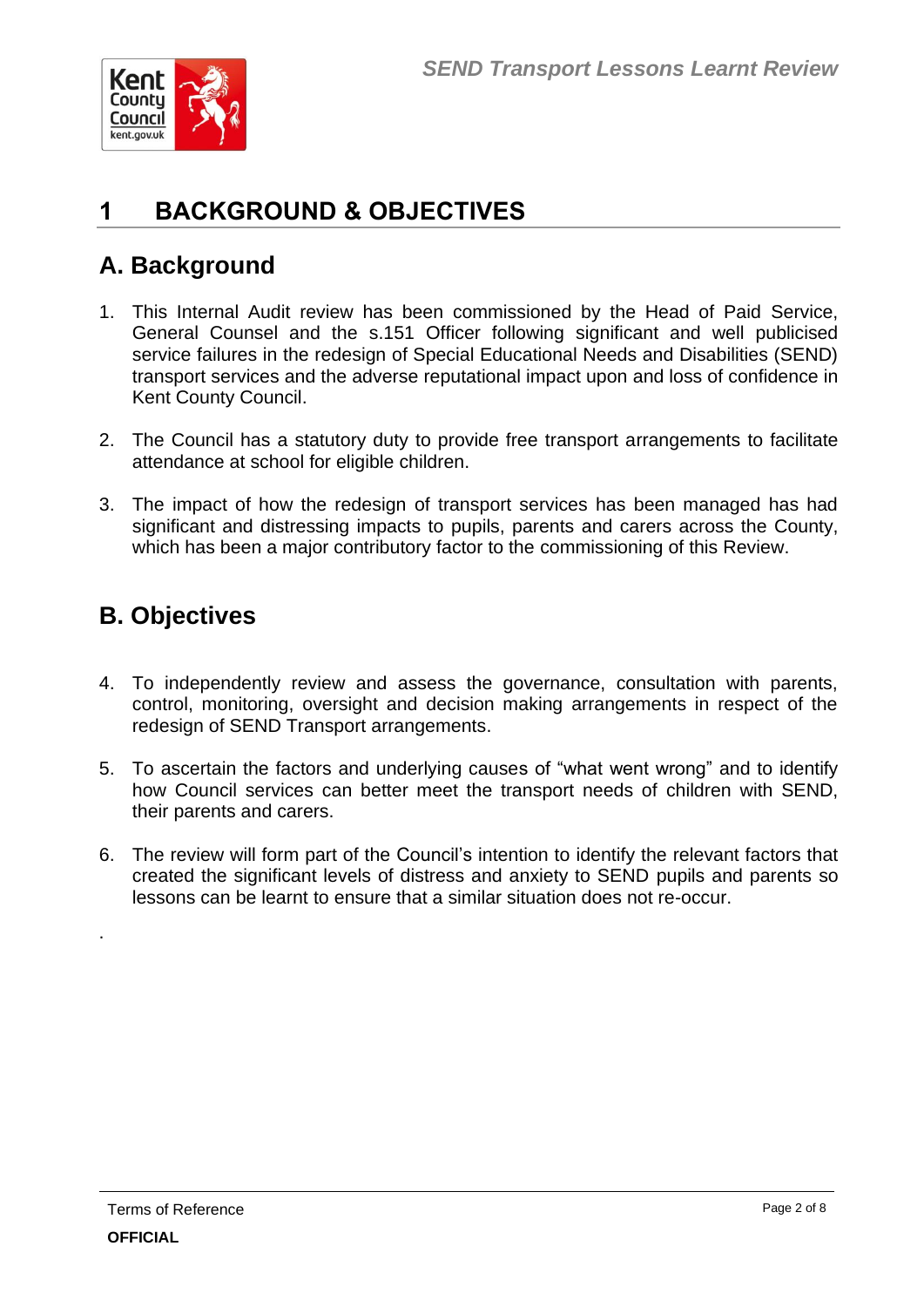

### **2 SCOPE**

- 2.1 The independent review will be led and managed by Jonathan Idle, Head of Internal Audit and Counter Fraud with the involvement of various members of the Internal Audit Team. Where appropriate, access to additional expertise to assist in this review will be considered in consultation with the Head of Paid Service, General Counsel and the s.151 Officer.
- 2.2 The audit will be undertaken via discussions and interviews with relevant staff, analytical review, examination of documentation and sample testing, as necessary.
- 2.3 The scope of the assignment will include an assessment of the adequacy of the following areas**:**

#### **1. Impact upon Families and Children:**

- 1.1 To understand and collate information relating to the impact of the implementation of the re-tendering exercise upon families and children and consultation with Kent PACT.
- 1.2 To validate statistics of how many families and children were impacted and how quickly matters were resolved.
- 1.3 To collate information as to how many children have missed school as a consequence of the management of travel arrangements since September 2021 and review if / how this information was reported within the Council.

#### **2. Consultation Process with Parents, Carers and Kent PACT:**

- 2.1 To review the extent to which Parents, Carers and Kent PACT were consulted in the whole process of re-designing transport arrangements and the effectiveness of such arrangements.
- 2.2 Evaluate consultation arrangements compared to Council Consultation Strategies, Policies, Procedures and Equality Impact Assessment requirements.
- 2.3 To review what did occur from the Children, Young Persons and Education (CYPE) Directorate in respect of "co-production."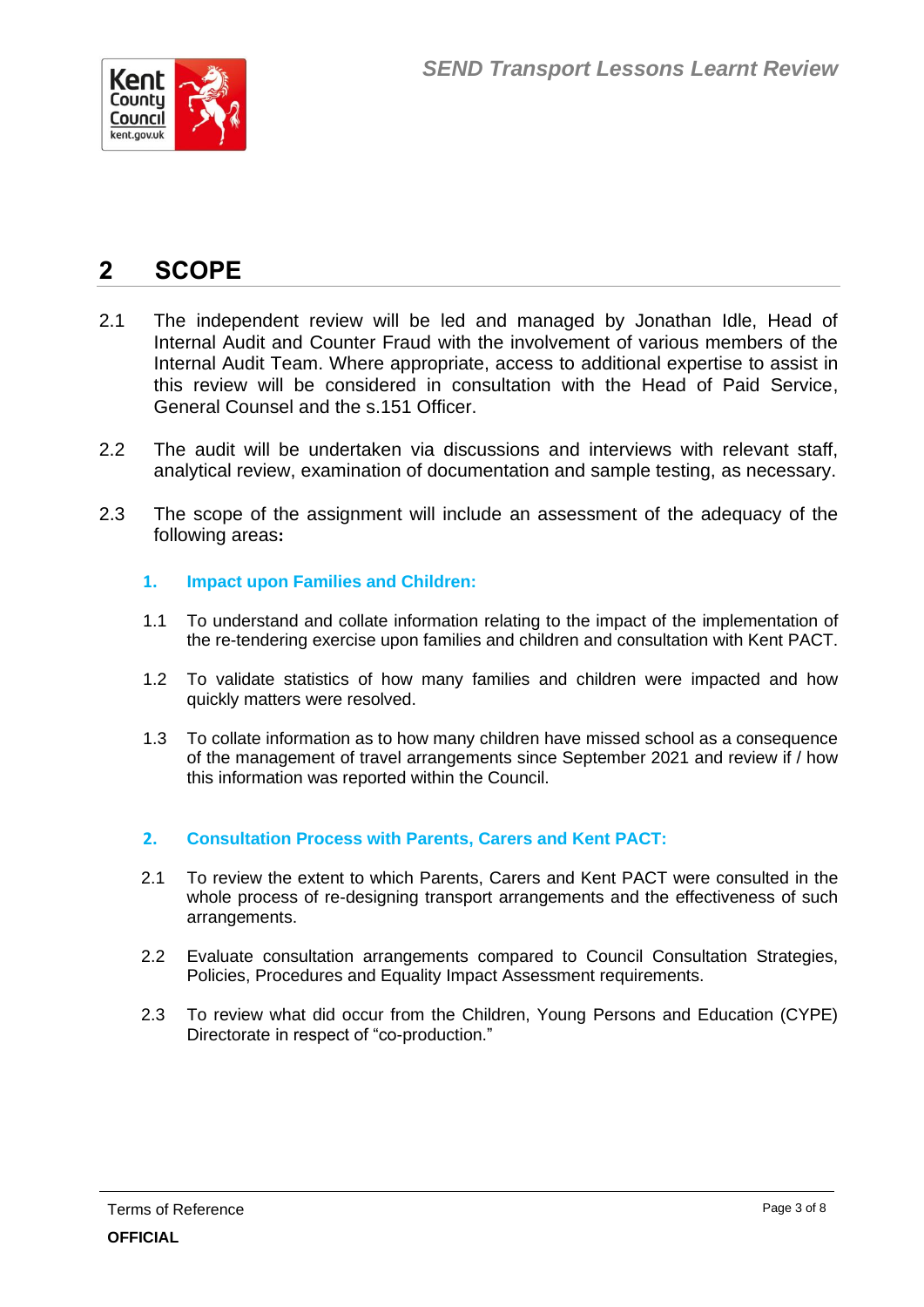

#### **3. Decision Making:**

- 3.1 To review compliance with Council Decision-Making arrangements set out in the Kent County Council Constitution, including but not restricted to Key Decisions, Recording of Decisions, Delegations and Future Executive Decisions.
- 3.2 To review Member involvement and oversight in the decision and implementation process.
- 3.3 To review all relevant Council meetings and other forums for monitoring arrangements in relation to the re-tendering and reorganisation of SEND Transport arrangements.
- 3.4 To determine how decisions were made and by whom in the re-organisation of SEND Transport arrangements.
- 3.5 To determine whether an Equality Impact Assessment / Analysis (EqIA) was undertaken in respect of the re-tendering and reorganisation of SEND Transport arrangements to safeguard those who are within any of the nine categories defined in the Equality Act 2010 and specifically if:
	- EqIAs were completed for the key decisions and demonstrated proper consideration to equality risks.
	- EqIAs were conducted by the officer(s) responsible for the service, function, review, policy, strategy, or project.
	- EqIAs were clearly attached to relevant committee meetings and key decision documentation.
	- EqIAs were published and publicly available.
	- Actions were taken as a result of the EqIA.

#### **4. Re-tendering and Contract Award Processes:**

- 4.1 To review whether Council objectives for the reorganisation of SEND Transport were clearly set out and understood by relevant officers within the Council.
- 4.2 To assess whether procurement arrangements were undertaken in line with legislative and Council Procurement requirements.
- 4.3 To review the use of the Dynamic Purchasing System, including the basis on which it was selected as the most appropriate procurement approach, what advice was taken, used and checked.
- 4.4 To review the re-tendering timeframe and implementation of service changes and how delays were managed and communicated to both parents and members.
- 4.5 To assess the effectiveness of the process of how new and future numbers of SEND Children were factored into the modelling and planning for the tendering process and its implementation.
- 4.6 To review the procurement and specification of the new software and the management oversight of this process.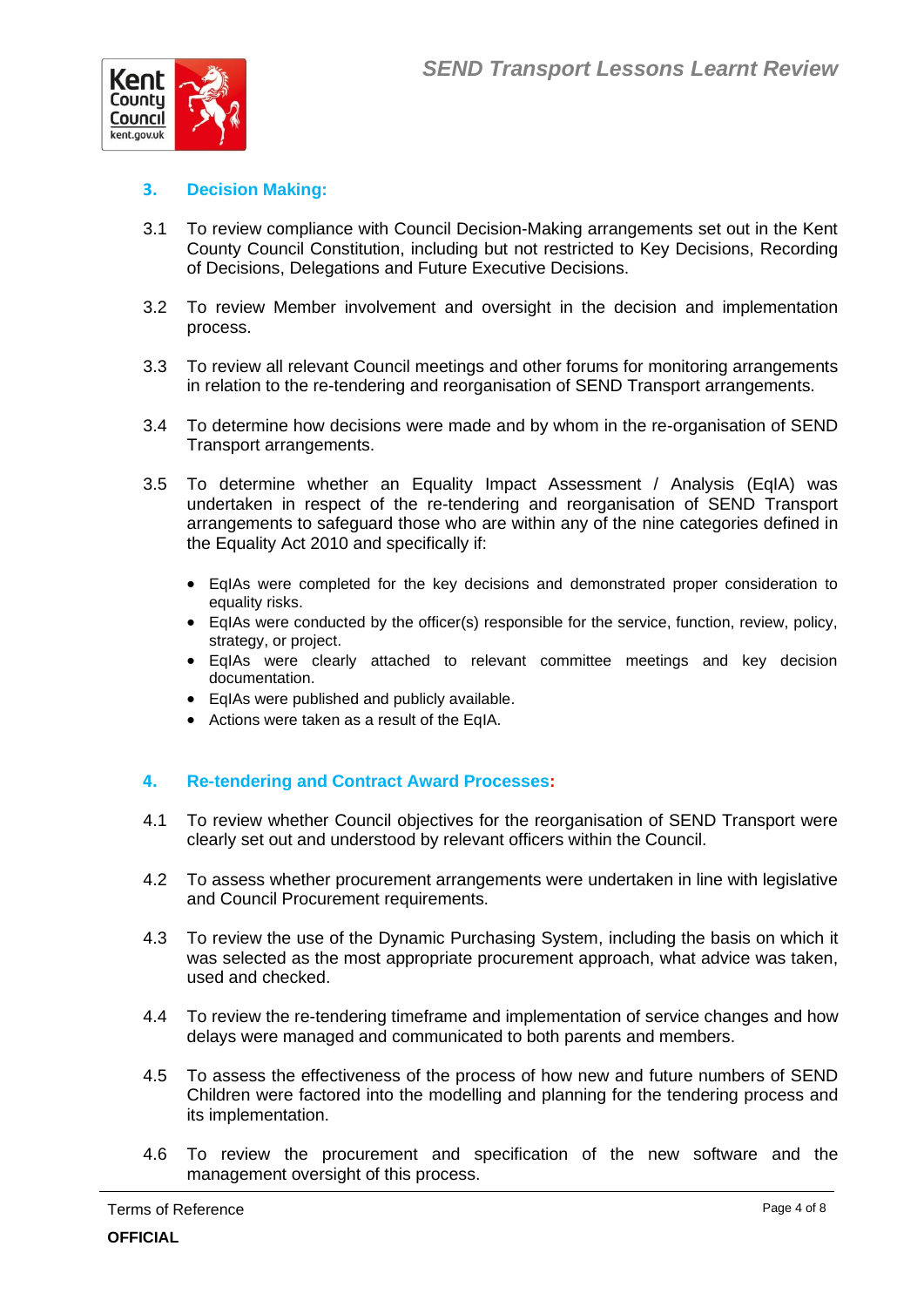

#### **5. Project Planning and Change Management Arrangements:**

- 5.1 To review the effectiveness of Project management in relation to the implementation of the reorganisation of SEND Transport, including but not restricted to project management techniques, arrangements and governance, use and reporting of milestones, escalation routes, identification and mitigation of project risks.
- 5.2 To evaluate the approach and effectiveness of planned arrangements.
- 5.3 To review whether risk assessments both in relation to children's needs as per the EHCP and safeguarding were properly accounted for and documented as part of the process.
- 5.4 To review change management arrangements in the planning for the journey times for children.
- 5.5 To assess project planning in respect of the implementation of new software in the redesign of transport arrangements.
- 5.6 To ascertain the reasons for the delays in the software implementation and review actions that were taken as a consequence of the delays.

#### **6. Review of Risk Management and Assurances prior to Implementation:**

- 6.1 To assess the effectiveness of Risk Management within the CYPE and GET Directorates in the reorganisation of SEND Transport arrangements.
- 6.2 Review the completion of relevant assurance statements provided by Corporate Directors and Directors for the Annual Governance Statement within the GET and CYPE Directorates in relation to the reorganisation of SEND Transport arrangements.
- 6.3 To review assurances that have been provided to members in respect of SEND Transport arrangements, including but not restricted to "robust" assurances as reported to Scrutiny Committee.
- 6.4 To review communications in the flagging up or escalation of risks relating to the implementation of the reorganisation of SEND Transport arrangements.
- **7. Communication Process with Parents, Carers and Kent PACT December 2021- March 2022:**
- 7.1 To establish the detail and timeframe of the communications that occurred between KCC and Parents, Carers and Kent PACT between December 2021 and March 2022.
- 7.2 To review the effectiveness of KCC's response to the communications received from Parents, Carers and Kent PACT.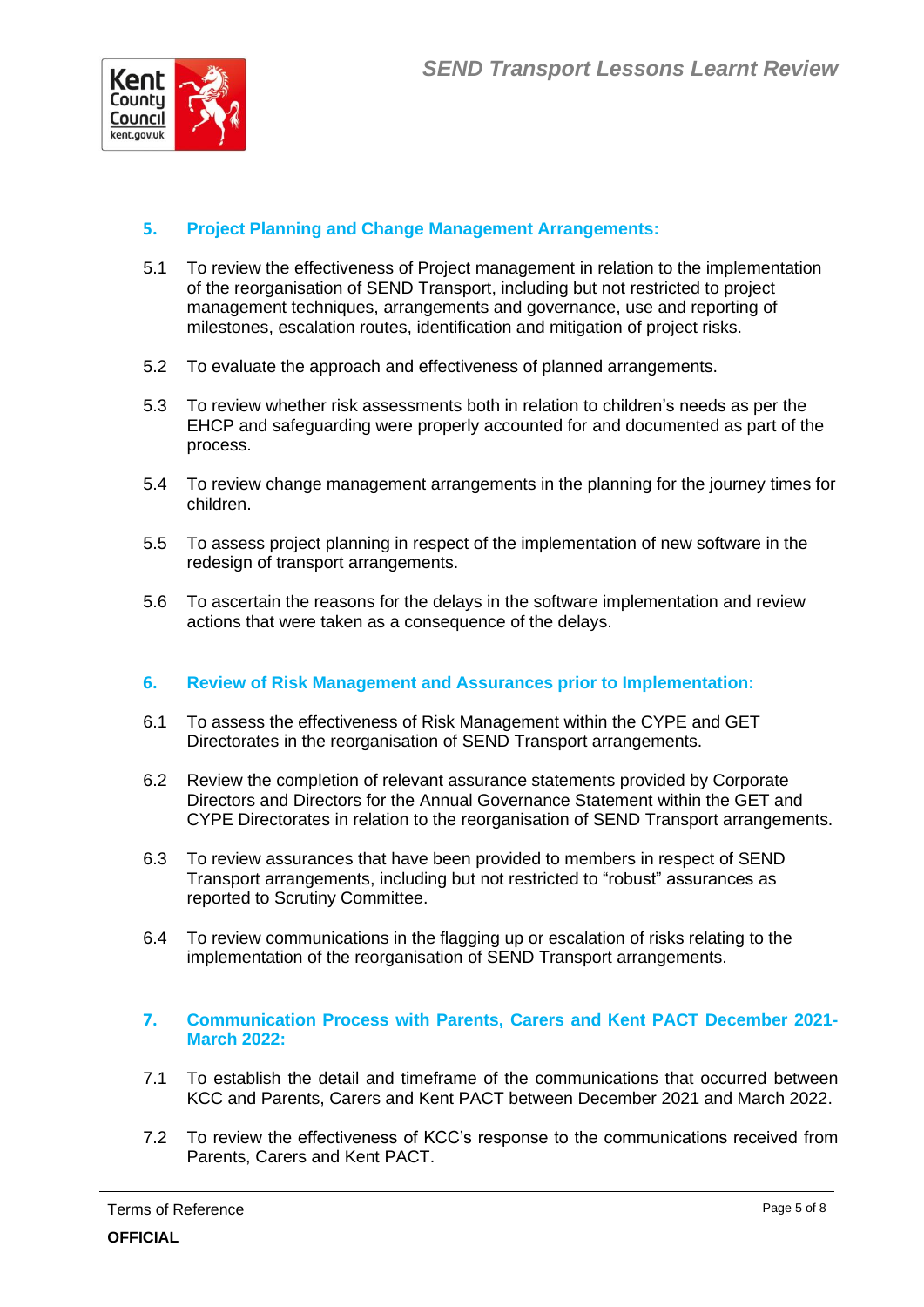

#### **8. Growth, Environment and Transport (GET) Directorate Governance Arrangements:**

8.1 To review the effectiveness of GET Directorate Governance arrangements in relation to the reorganisation of SEND Transport arrangements including but not restricted to decision making, co-ordination of the information that parents are required to submit to the Council, reporting at Directorate Management Team, reporting to Cabinet Members and the reporting of project risks.

#### **9. Children, Young Persons and Education (CYPE) Directorate Governance Arrangements:**

9.1 To review the effectiveness of CYPE Directorate Governance arrangements in relation to the reorganisation of SEND Transport arrangements including but not restricted to decision making, co-ordination of the information that parents are required to submit to the Council, reporting at Directorate Management Team, reporting to Cabinet Members and the reporting of project risks.

#### **10. Cross- Directorate Governance and Communication between GET Directorate and CYPE Directorate:**

10.1 To review the effectiveness of governance, decision-making and communication arrangements between the GET and CYPE Directorates in relation to the reorganisation of SEND Transport arrangements.

#### **11. Review Effectiveness of Short-Term Remedial Actions from February 2022:**

- 11.1 To validate the numbers of families and children who had transport arrangements resolved and in what timescale.
- 11.2 Assess the number of families and children who had transport arrangements resolved in line with the agreed Education and Health Care Plan (EHCP).
- 11.3 To review the effectiveness of financial reimbursement arrangements to parents / families.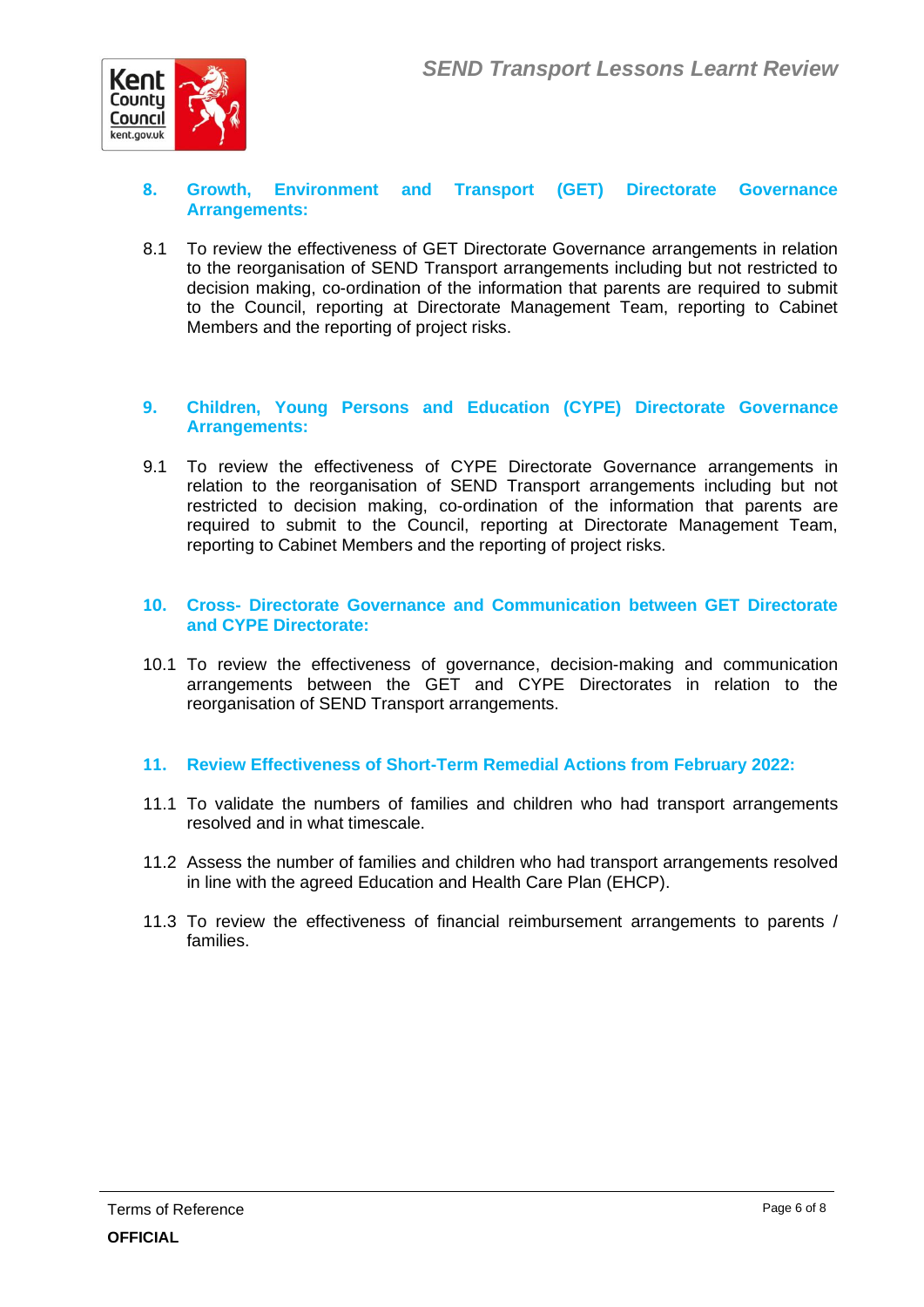

- 2.4 Completion of the full scope of the review will be dependent on relevant documentation and explanations being provided promptly and officers and members being available in a timely manner to meet with and provide full answers to questions from Internal Audit. Any changes or reduction in scope and the reasons for this will be set out in the assignment report.
- 2.5 Subject areas not included within the scope of this Review are:
	- **EHCP Assessment Processing**
	- Transport Bus Services more generally
	- Wider SEND funding matters
	- An assessment of the reasons for the increase in SEND children who require transport
	- **SEND Written Statement of Action Plan**
	- Allocation of School Places to SEND Children
	- A detailed assessment of the impact on children's education

The Council will assess whether further reviews in these areas are required.